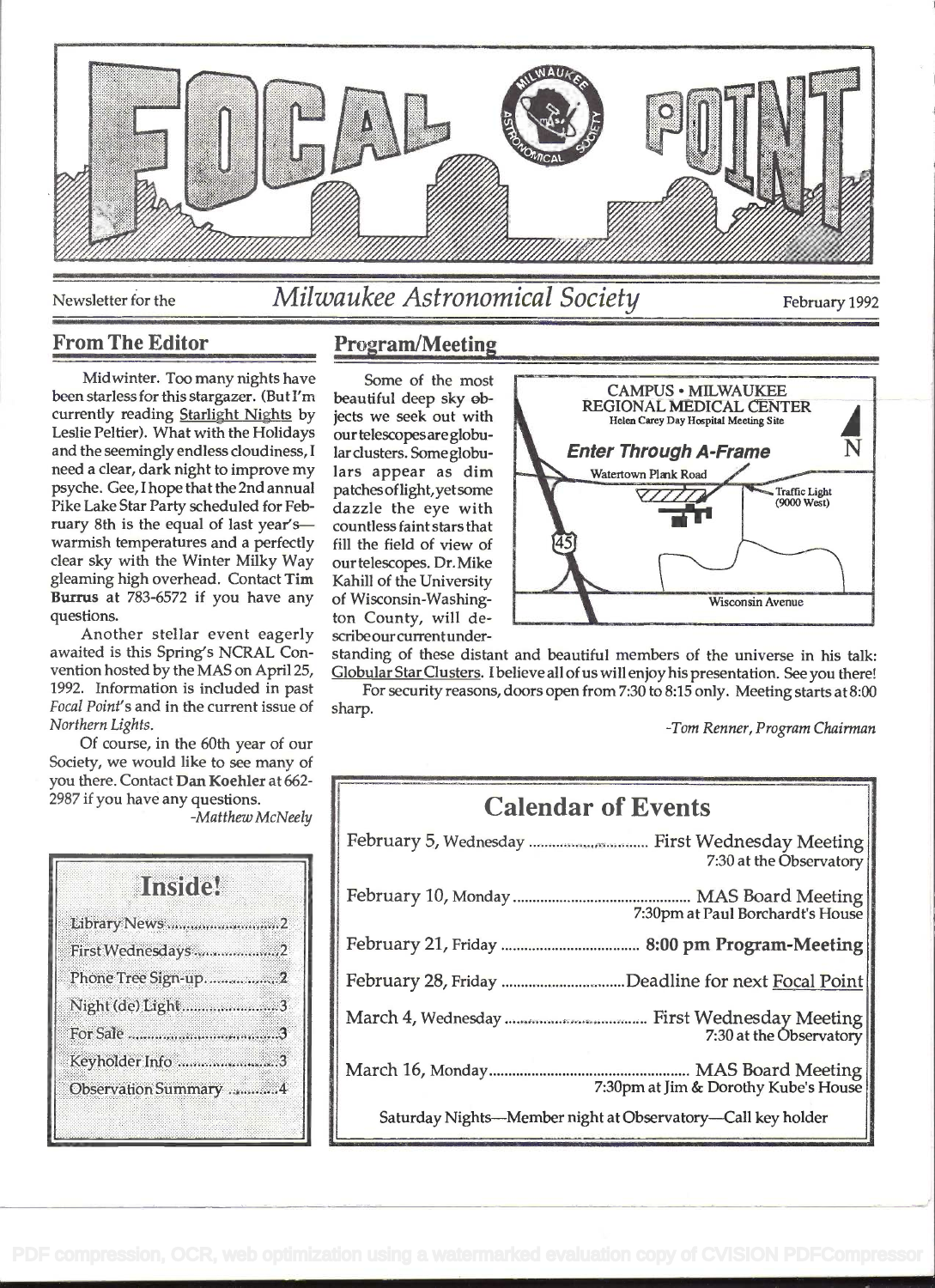### Library News

Messier's Nebulae and Star Clusters - 2nd ed., 1991, by Kenneth Glyn Jones is <sup>a</sup>bonus in any sense of the word. It comes to us as a gift of Astronomy Book Club because Martin Brunet Jr. let MAS sponsor his enrollment; and it is a book of particularly high quality.

The earliestknown star catalog, that of Hipparchus of Rhodes, mentioned two nebulous objects which have been identified as the Beehive or Praesepe in Cancer and the Double Cluster in Perseus. Jones gives a short history of other lists such as the Herschel's and the New General Catalog, and he offers some discussion of discrepancies found in Messier's work. Another section gives guidance on the choice of telescope, viewing conditions, eyepieces, filters, and recording your observations. A good summary of the types of objects is also given.



The major portion of the volume, of course, is devoted to a numerical listing ofall I 10 Messier objects includingthe additions by Mechain. Besides the star chart locaters and eyepiece views, Jones provides complete annotation for each object. Included are the descriptive notes of several classical observers such as Messier himself, John Herschel, or Flammarion. Some of the more widely observed objects such as the Ring or Orion Nebulae were sketched by such notables as Lord Rosse or William Lassell. Those of us who have "completed" our Messier list will enjoy comparing these drawings with our own impressions; or, perhaps we will be inspired to take another good look!

The book concludes with a detailed biography of Charles Messier and thumbnail sketches of observers contemporary to him or otherwise connected with his work. Messier was the first to observe fewer than half of the objects in his catalog, and Jones thoughtfully includes a list of the discoverers of record. Appendices furnish further finding aids, and almost as an afterthought, there is a splendid photographic portrait of each nebula and star cluster.

Venus Unveiled: The Magellan Images - 20 slides and booklet purchased from the Astronomical Society of the Pacific. Views show the unusual volcanic domes and lava flows of our sister planet as well as the trough feature which astronomers have playfully named "Gumby."

-Sally Waracznski



### Remember Mars '88?

Member John Asztalos (who now lives in Colorado) presented the MAS with a Christmas present-a set of his 1988 Mars photos. Thanks John!

### Phone Tree

We would like to form a phone tree. We haven't worked out the details, but it could be used for 'first alert' status for astronomical events such as a brilliant aurora display or an impromptu dark sky excursion. If interested, contact Wanda Berner at 691- 2360 or 646-8229.

## Member Heads South-Way South!

MAS Member John Briggs (from Yerkes Observatory) is currently in Antarctica installing an infra-red telescope for the Center for Astrophysical Research (CARA).

### First Wednesdays

First Wednesdays, that is, the first Wednesday of every month, is set aside at the Observatory to offer MAS members an opportunity to get aquainted (or re-aquainted!) with the facilities, equipment and other members.

"How do I buy or build a telescope? How do I use setting circles? What is star hopping? What's all this I hear aboutastrophotography? What is ther e to see in the night sky?" There are members present to help you answer these and other questions.

FirstWednesdays are also an excellent time to use our wonderful library! If you haven't looked it over recently, you are missing an excellent source of astronomical information.

New members will find First Wednesdays especially benefitial-its a great opportunity to ask those burning quesfions that you have about the MAS equipment or astronomy in general.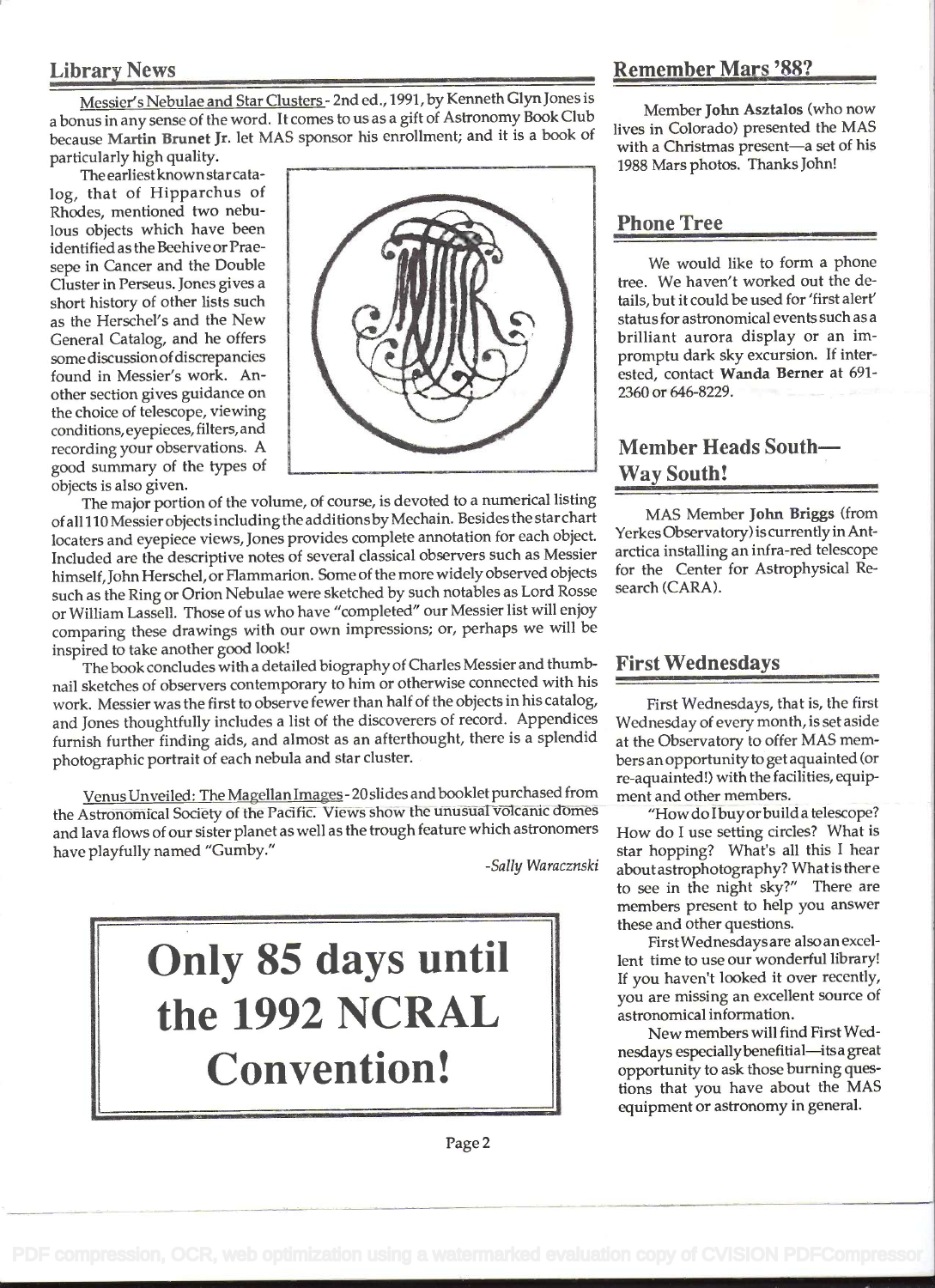.<br>. . .<br>. . . . : Night (de) Light .-  $\sim$   $\sim$   $\sim$ .1.

After the recent record breaking 2 weeks of cloudy weather, I am sure everyone was delighted with the beautiful, sunny day we were treated to on January 11. While many observers were hoping that the clear skies would last through the evening, I wasn't about to wait. I placed the solar filter on the 6-inch f/6 Dobsonian and took a look at our closest star. The view was wonderful, with at least 20 small spots visible at 36X. Limb darkening was evident around 2 areas of sun spots along the edge of the disk. What a treat after 2 weeks of gloom! Who says we have to wait for the night to enjoy delights?

-Karen Wesener

One of my greatest goals as an amateur astronomer is to share the awesome majesty of the skies with the general public. An astronomer's dream came true for me on one magical night, November 8, 1991. It was on that night that there was a conjunction of three very unlikely events. Events that have touched the imaginations and hearts of the lucky ones who were there: a clear night in November; the gathering of 15 interested lay people for a night of observing at the MAS Observatory and lastly the appearance of the auroral display of the decade! The class was dumbfounded by the display of bright red, green and white streamers arching from the horizon to the very pinnacle of the sky itself! The skies had opened up and let the lights of heaven itself open for the fluorescence of the air caused by invisible particles from the Sun. The aurora was so bright, in fact, that finding the constellations was difficult at times. I was reluctant to force the students to look through the restricted view of the telescope. In my quarter century of observing, <sup>I</sup>have NEVER seen such a bright or active display of the solar fury. It was a night that I had the incredible good fortune to share with the public and later, my wife. My only fear is that the students will be disappointed with any other astronomical event. Jaded rookies! -Lee Keith

### The Member Who Never Came Back

Here is a little gem reprinted from the Astronomy Network News, originally submitted by Stephen Smith of the Comet Rapid Announcement Service. I'm including it here as a reminder to us all that a little kindness goes a long way.-Tom Gill

"Itamuses me not to think thatyour organization spends so much time looking for new members when I was there all the time. Do you remember me?

"I'm the fellow who was asked to join. I paid my dues, and then I was asked to be a loyal and faithful member. I'm the fellow who came to every meeting, but nobody paid any attention to me. I tried several times to be friendly, but everyone seemed to have his own friends to talk to and be with. I sat down among some unfamiliar faces several times, but they didn't pay much attention to me.

"I hoped somebody would ask me to join one of the committees or to somehow participate and contribute-but no one did. Finally, because of an illness, I missed <sup>a</sup>meeting. The next month no one asked me where I had been. I guess that it didn't matter much whether I was there or not. On the next meeting date, I decided to stay home and watch a good television program. When I attended the next meeting, no one asked me where I was the month before.

"You might say that I'm a good guy, a good family man, that I hold a responsible job and love my community. You know who else I am? I'm the MEMBER WHO NEVER CAME BACK"

## **Saturday Nite** Keyholders

| Feb. 1 Chris Hasseltine 482-4515   |          |
|------------------------------------|----------|
| Feb. 8 Lee Keith                   | 425-2331 |
| Feb. 15 Dan Koehler                | 662-2987 |
| Feb. 22 Jim Kube                   | 453-8858 |
| Feb. 29 John Pfannerstill 475-6494 |          |
| Mar. 7 Terry Ross                  | 784-2093 |
| Mar. 14 Frank Roldan 608-787-1730  |          |
| Mar. 21 Gerry Samolyk              | 529-9051 |

If you compare the above to the sixmonth list printed in the January Focal Point, note that Terry Ross and Frank Roldan have switched nights.

### For Sale

Equatorial Mount with counterweight, slow motion controls on cables, \$90 or trade for 6" f/8 optics. There is a 1/4-20 thread to mount it on top of a photo tripod or can be mounted on wooden legs (it comes with legs, but they could be improved upon). Call Tom Gill @ 476-6986.